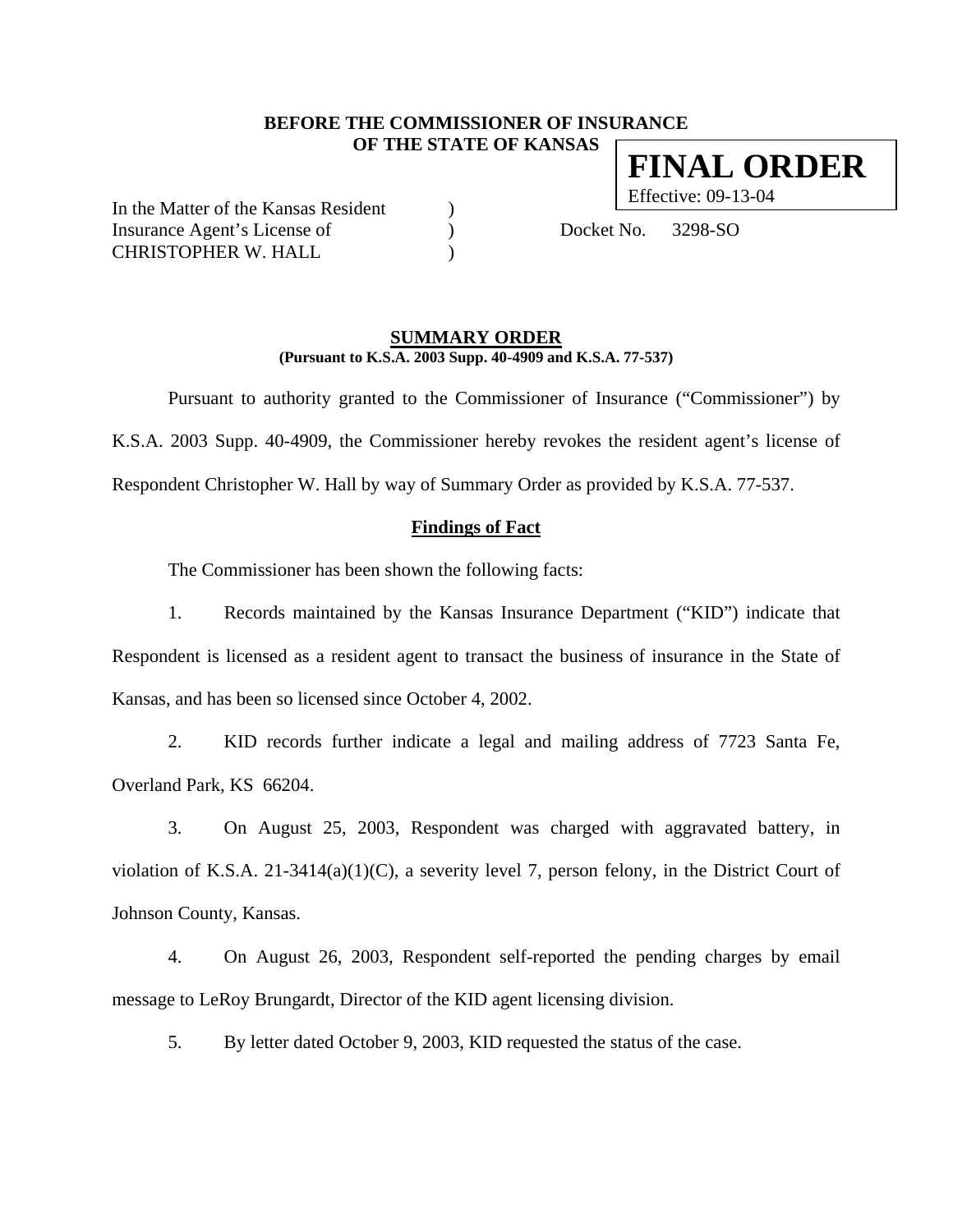6. By email dated and received on November 12, 2003, Respondent provided the information requested and indicated that his next court date would be December 11, 2003.

7. By letter dated January 28, 2004, KID requested a status report by February 11, 2004.

8. By letter dated February 23, 2004, KID made a second request for the status of the case and advised Respondent that if he did not respond by March 8, 2004, action would be initiated to revoke his license.

9. Subsequently, KID checked Johnson County district court records and determined that the case was still pending and that Respondent would be entering a plea.

10. According to court records, Respondent entered a plea of guilty and was found guilty of attempted aggravated battery, a severity level 9 felony, Respondent was sentenced on June 30, 2004, and no notice of appeal was filed.

11. To date, Respondent has not responded to the January and February inquiries or notified KID of the conviction.

#### **Applicable Law**

12. K.S.A. 2003 Supp. 40-4909(a) provides, in relevant part:

"The commissioner may deny, suspend, revoke or refuse renewal of any license issued under this act if the commissioner finds that the applicant or license holder has . . . (2) Violated (A) Any provision of chapter 40 of the Kansas Statutes Annotated, and amendments thereto, or any rule and regulation promulgated thereunder; (B) Any subpoena or order of the commissioner; . . . [or] (6) Been convicted of a misdemeanor or felony...." K.S.A. 2003 Supp. 40-4909(a).

13. Administrative regulations require that a person licensed in this state as an insurance agent shall, within 30 days of the occurrence, report enumerated events to the Commissioner. Among these events is conviction of a misdemeanor or felony. K.A.R. § 40-7-9.

2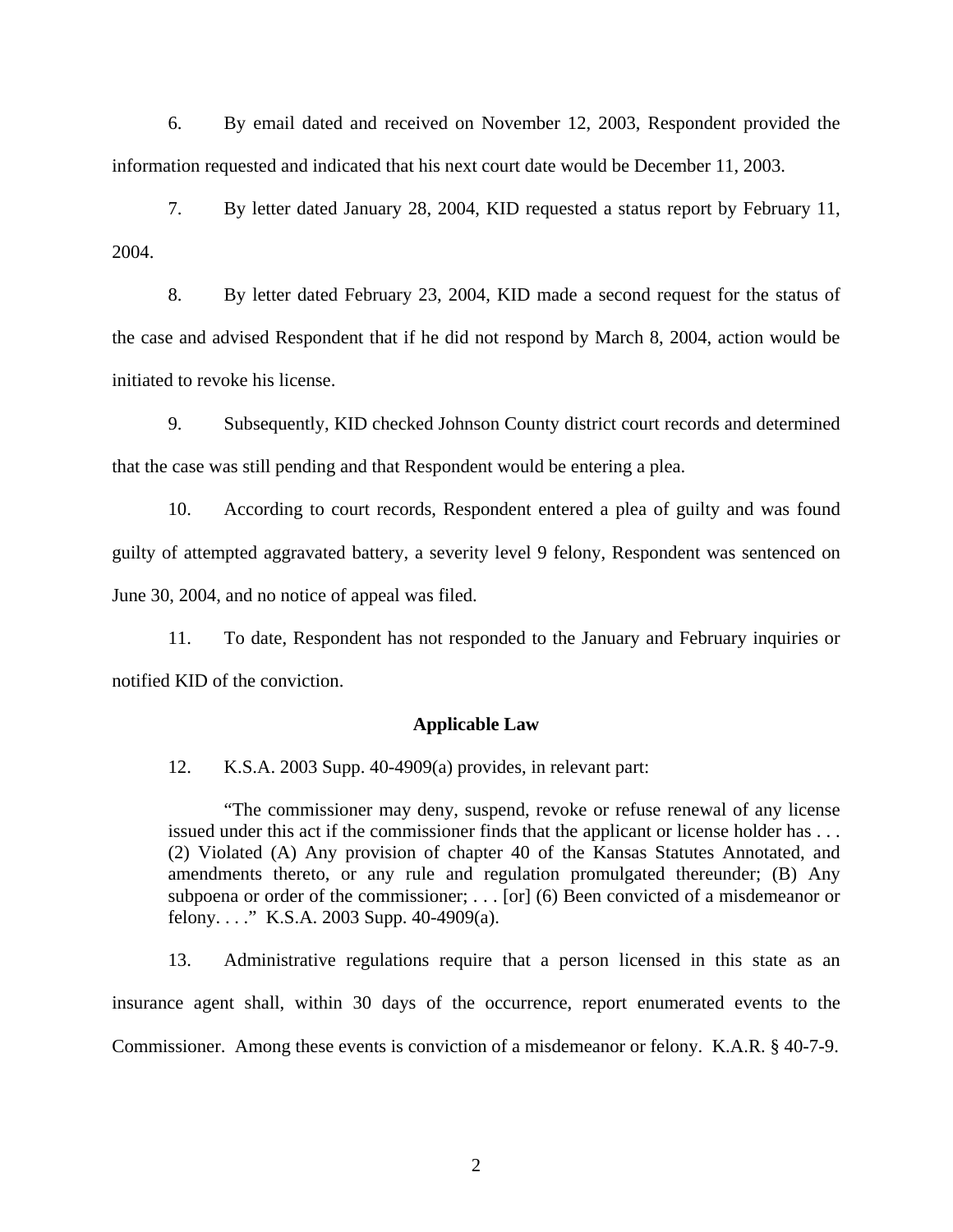14. The Commissioner may revoke any license issued under the Insurance Agents Licensing Act if the Commissioner finds that the insurable interests of the public are not properly served under such license. K.S.A. 2003 Supp. 40-4909(b).

## **Conclusions of Law**

15. The Commissioner has jurisdiction over Respondent as well as the subject matter of this proceeding, and such proceeding is held in the public interest.

16. The Commissioner finds that Respondent has been convicted of a felony, and that the judgment is final.

17. The Commissioner finds that Respondent has violated K.A.R. §40-7-9 by failing to notify KID of that conviction within 30 days of final judgment.

18. The Commissioner assumes that at least one of the last two letters would have reached Respondent if his address of record were current and finds that Respondent has failed to respond to KID's proper inquiries.

19. Alternatively, the Commissioner finds that Respondent has violated K.A.R. §40- 7-9 by failing to notify KID of a change of address.

20. The Commissioner, therefore, concludes that good cause exists pursuant to K.S.A. 2003 Supp. 40-4909(a) to revoke Respondent's Kansas resident insurance agent's license.

21. In addition, the Commissioner finds that Respondent failed or refused to respond to a proper inquiry from the Commissioner, demonstrating a disregard for regulatory authority.

22. The Commissioner concludes that Respondent's insurance agent's license should be revoked without delay for the protection of the insurable interests of the public pursuant to K.S.A. 2003 Supp. 40-4909(b).

3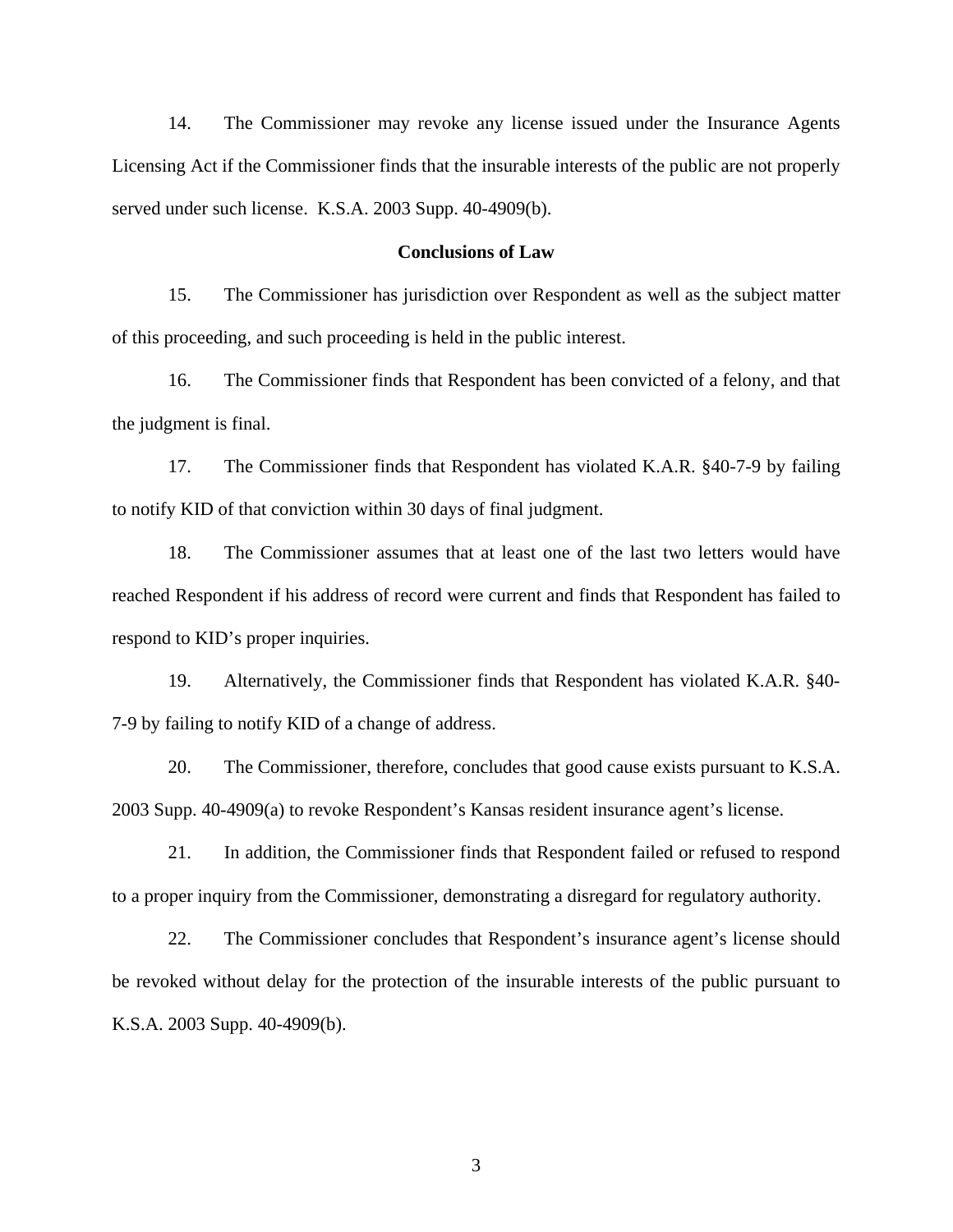23. Based on the facts and circumstances set forth herein, it appears that the use of summary proceedings in this matter is appropriate, in accordance with the provisions set forth in K.S.A. 77-537(a), in that the use of summary proceedings does not violate any provision of the law and the protection of the public interest does not require the KID to give notice and opportunity to participate to persons other than Christopher W. Hall.

# **IT IS THEREFORE ORDERED BY THE COMMISSIONER OF INSURANCE**

**THAT** the Kansas nonresident insurance agent's license of Christopher W. Hall, is hereby **REVOKED**.

 **IT IS SO ORDERED THIS \_24th\_ DAY OF AUGUST 2004, IN THE CITY OF TOPEKA, COUNTY OF SHAWNEE, STATE OF KANSAS.** 



| /s/ Sandy Praeger                |
|----------------------------------|
| <b>Sandy Praeger</b>             |
| <b>Commissioner of Insurance</b> |
| BY:                              |
|                                  |

|                                                                                                                     | $/s$ John W. Campbell |
|---------------------------------------------------------------------------------------------------------------------|-----------------------|
| <b>COLLEGE DE LA COLLEGE DE LA COLLEGE DE LA COLLEGE DE LA COLLEGE DE LA COLLEGE DE LA COLLEGE DE LA COLLEGE DE</b> | John W. Campbell      |
|                                                                                                                     | General Counsel       |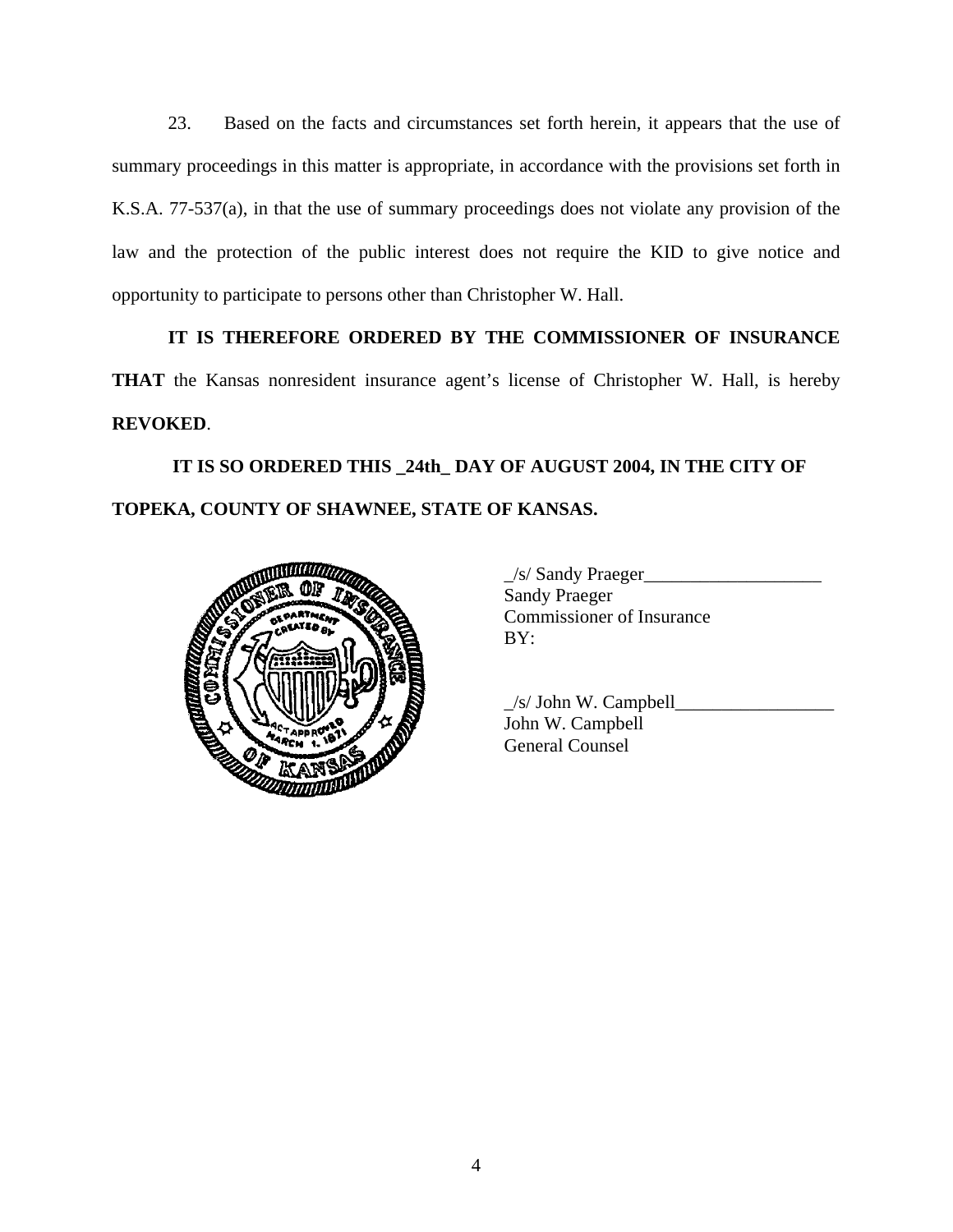**NOTICE: In the event the Petitioner files a petition for judicial review, the agency officer designated pursuant to K.S.A. 77-613(e) to receive service of a petition for judicial review on behalf of the KID is John W. Campbell, General Counsel, Kansas Insurance Department, 420 S.W. 9th St., Topeka, KS 66612-1678.** 

# **Certificate of Service**

The undersigned hereby certifies that she served a true and correct copy of the above and foregoing **Notice** and **Summary Order** on this \_24th\_ day of August 2004, by causing the same to be deposited in the United States Mail, first class postage prepaid, addressed to the following:

Christopher W. Hall 7723 Santa Fe Overland Park, KS 66204

> $\angle$ s/ Brenda W. Clary $\angle$ Brenda J. Clary